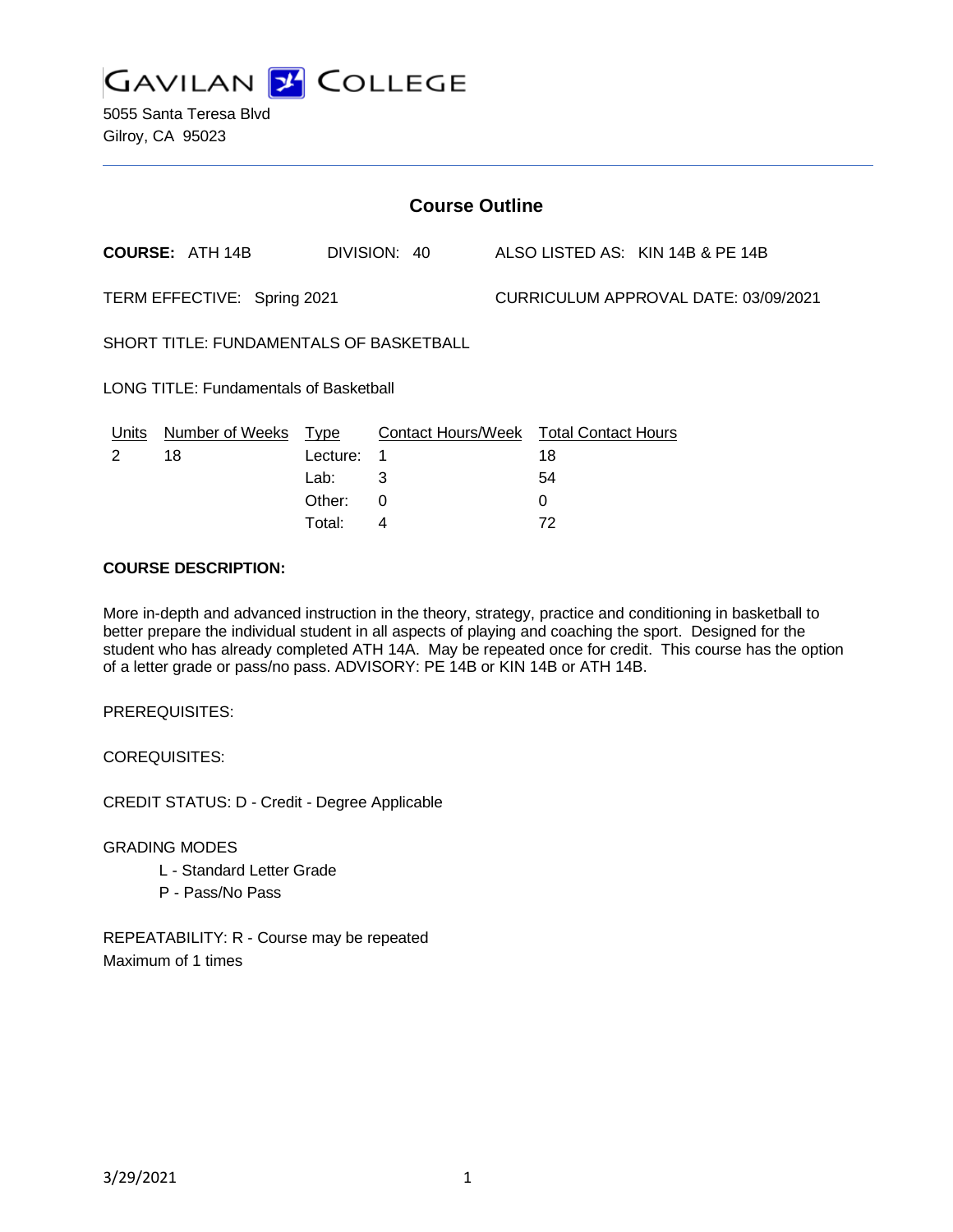SCHEDULE TYPES:

- 02 Lecture and/or discussion
- 03 Lecture/Laboratory
- 04 Laboratory/Studio/Activity
- 047 Laboratory LEH 0.7
- 05 Hybrid
- 71 Dist. Ed Internet Simultaneous
- 72 Dist. Ed Internet Delayed
- 73 Dist. Ed Internet Delayed LAB
- 737 Dist. Ed Internet LAB-LEH 0.7

# **STUDENT LEARNING OUTCOMES:**

1. Demonstrate the basic fundamentals of guard, forward and post play. Measure of assessment: demonstration, role playing Year assessed, or planned year of assessment: 2016 Semester: Fall

2. Explain the key concepts in attacking complex zone defenses.

Measure of assessment: exam, report

Year assessed, or planned year of assessment: 2016

Semester: Fall

3. Describe the various types of full court press defenses and the methods used for breaking them. Measure of assessment: demonstration, exam, report Year assessed, or planned year of assessment: 2016 Semester: Fall

## **CONTENT, STUDENT PERFORMANCE OBJECTIVES, OUT-OF-CLASS ASSIGNMENTS**

Curriculum Approval Date: 03/09/2021

## **DE MODIFICATION ONLY**

4 Hours (1 Hour Lecture/3 Hours Lab)

Content: Introduction and review of course syllabus and grading procedures. Equipment needs and introduction of additional stretching and conditioning methods for participating in competitive basketball games will be discussed. Students who repeat the course will be provided with opportunities to lead and demonstrate.

Student Performance Objectives: Demonstrate the stretching and conditioning activities specific to basketball.

16 Hours (4 Hours Lecture/12 Hours Lab)

Content: Advanced offensive guard play, including detailed instruction and drill work for improving dribbling, passing, shooting, rebounding, cutting, and faking. Advanced offensive skill development for forwards and posts. Creating a lead against defensive pressure, advanced one on one moves from the wing, low post, and high post areas, advanced rebounding techniques, and additional shooting drills to improve one's skill will be presented through lecture, discussion, video, and guided practice. Students who repeat this class will become more proficient in these skills through supervised repetition of the drills.

Student Performance Objectives: Demonstrate and describe a variety of advanced offensive skills utilized by the guard, forward and post.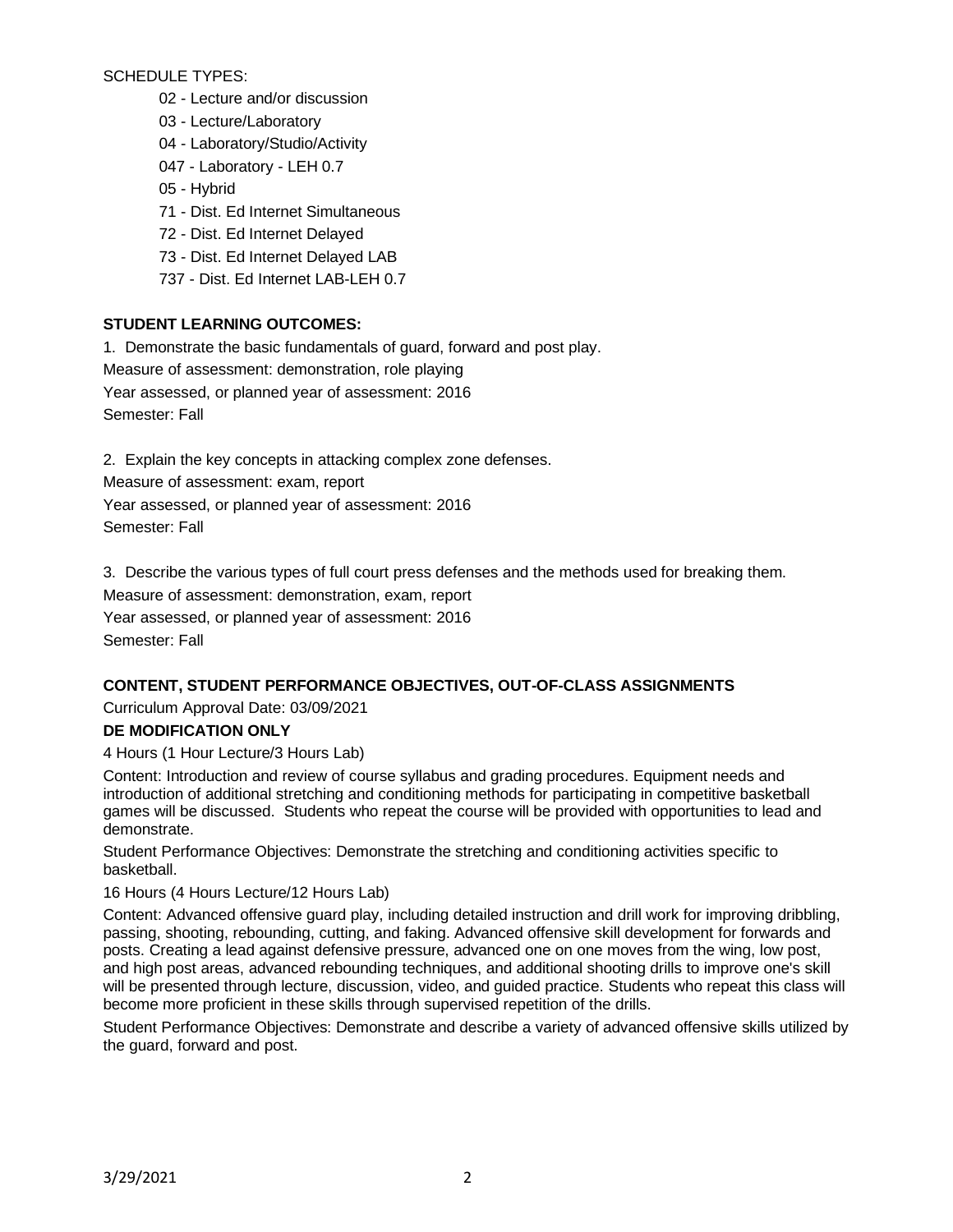#### 8 Hours (2 Hours Lecture/6 Hours Lab)

Content: Team offensive styles of play will be introduced. The nuances involved in more complex offenses such as UCLA's high post, reverse action and shuffle offenses will be presented through lectures, demonstrations, videos and guided practice.

Student Performance Objectives: Demonstrate the skills and movements required to execute these offenses from the guard, forward and center positions.

16 Hours (4 Hours Lecture/12 Hours Lab)

Content: Instruction and practice in advanced individual defensive fundamentals. Lessons will include a review of the proper stance and footwork as well as the incorporation of advanced multi-purpose drills such as the "Big Six" which includes contesting the lead, opening to the ball, fronting the low post, closing out, playing one on one, and blocking out. Review of philosophies, techniques and skills necessary for playing team defense. Introduction and work utilizing 3 on 3 and 4 on 4 shell drills. Students who repeat this course will have the opportunity to work against more complex offenses.

Student Performance Objectives: Demonstrate the proper defensive skills during the six point drill. Demonstrate their skills in practice and game situations.

16 Hours (4 Hours Lecture/12 Hours Lab)

Content: Advanced individual skills for attacking zone defenses will be presented. Review of essential skills in addition to learning to screen the defense, utilizing the screen and dribble penetration to beat the zone. Zone offenses and zone defenses will be covered. Students will employ and attack more difficult zone defenses such as the extended 2-3 and 1-2-2 zones, the 1-3-1, and the 1/2 court trapping zones. Students who repeat the class will become more proficient in attacking any zone defense. They will more readily recognize these various zone defenses and employ the necessary maneuvers to be successful against them.

Student Performance Objectives: Discuss and demonstrate the zone offenses and zone defenses presented in class. Execute their skills in practice and game situations.

8 Hours (2 Hours Lecture/6 Hours Lab)

Content: Presentation on advanced fast break basketball, full court pressure defenses and press breaks such as UCLA's, Cincinnati's and the 11-person break drills. Instruction in full court man and full court zone presses and the press breaks to beat them. Lecture, discussion, video and drills will be utilized. Students who repeat the class will become more proficient in these skills through supervised practice.

Student Performance Objectives: Explain different fast break drills, identify various full court presses and explain the offensive sets to break them. Demonstrate these skills in game-like situations.

2 Hours

## **METHODS OF INSTRUCTION:**

Lecture, demonstration, guided practice, video-analysis and interpretation, group discussions.

## **METHODS OF EVALUATION:**

Writing assignments Percent of total grade: 10.00 % Homework Skill demonstrations Percent of total grade: 50.00 % **Demonstration** Objective examinations Percent of total grade: 10.00 % Multiple Choice, True/False, Matching Items, Completion Other methods of evaluation Percent of total grade: 30.00 % Other: Requires student participation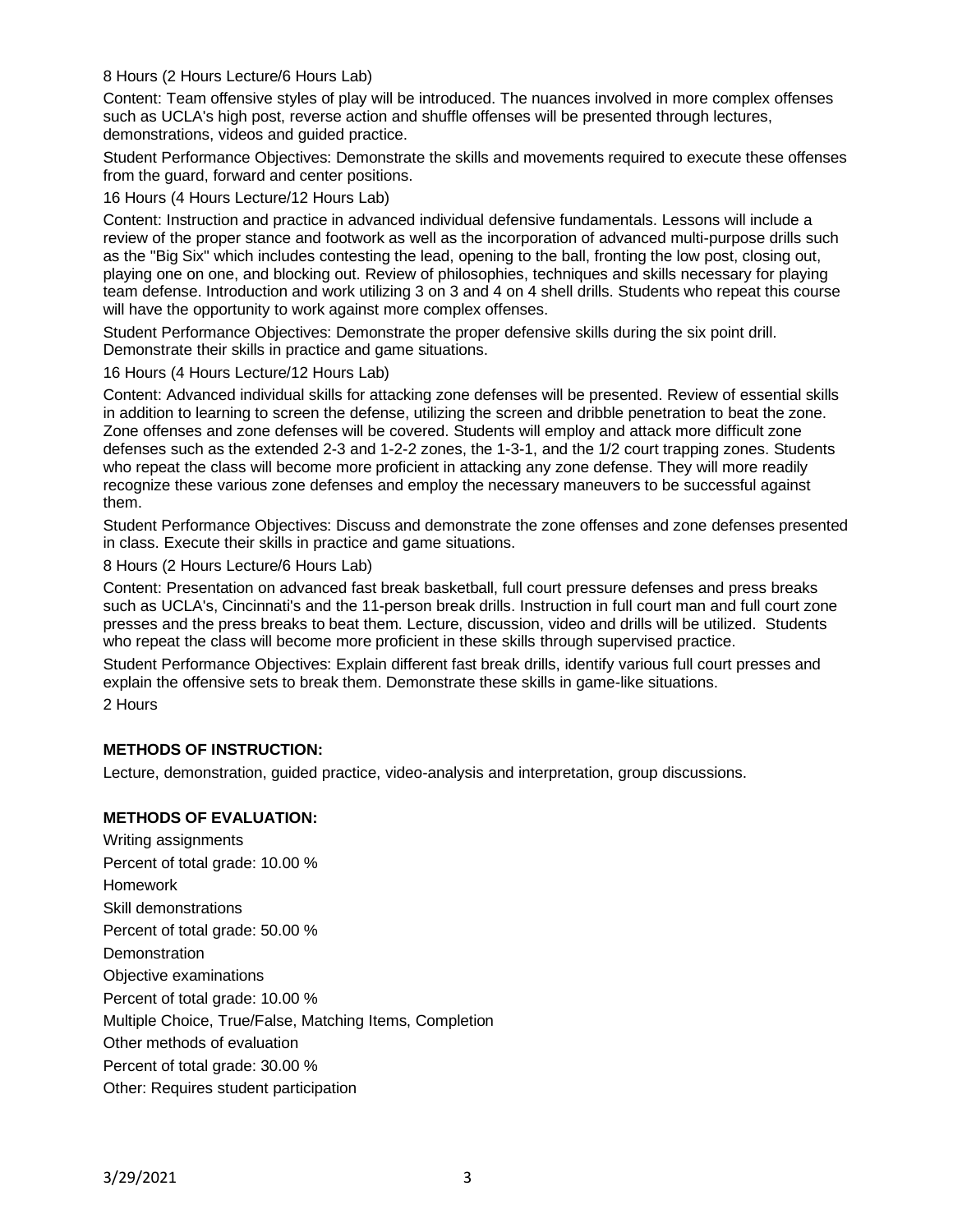## **OUT OF CLASS ASSIGNMENTS:**

#### Required Outside Hours: 2

Assignment Description: Homework: As an out of class assignment, students will develop a list of stretching and conditioning exercises with a list of specific muscle groups that will be utilized.

#### Required Outside Hours: 8

Assignment Description: Homework: Students will design a series of multi-purpose drills which will incorporate the use and development of these advanced skills and share them with the class. They will produce a tape that shows players executing advanced guard, wing and post moves.

#### Required Outside Hours: 4

Assignment Description: Homework: Students will diagram each of the offenses showing the pattern and movement of individual players and be ready to describe their work in class.

#### Required Outside Hours: 8

Assignment Description: Homework: Students will watch a game and chart how many times the skills involved in the six point drill come into play for each individual player. They will also draw the positioning of players as the ball is passed around the perimeter in the 4 on 4 shell drill.

#### Required Outside Hours: 8

Assignment Description: Homework: As an out of class assignment students will watch two games of a team attacking zones and record as many fundamental zone attack skills as they see. These will be shared with the class. They will also identify the defensive zones and the offenses used to attack them.

#### Required Outside Hours: 4

Assignment Description: Homework: Students will devise a new full court press and offensive scheme to attack it and explain and demonstrate their ideas during class.

## **REPRESENTATIVE TEXTBOOKS:**

No textbook required. Handouts will be provided as needed.